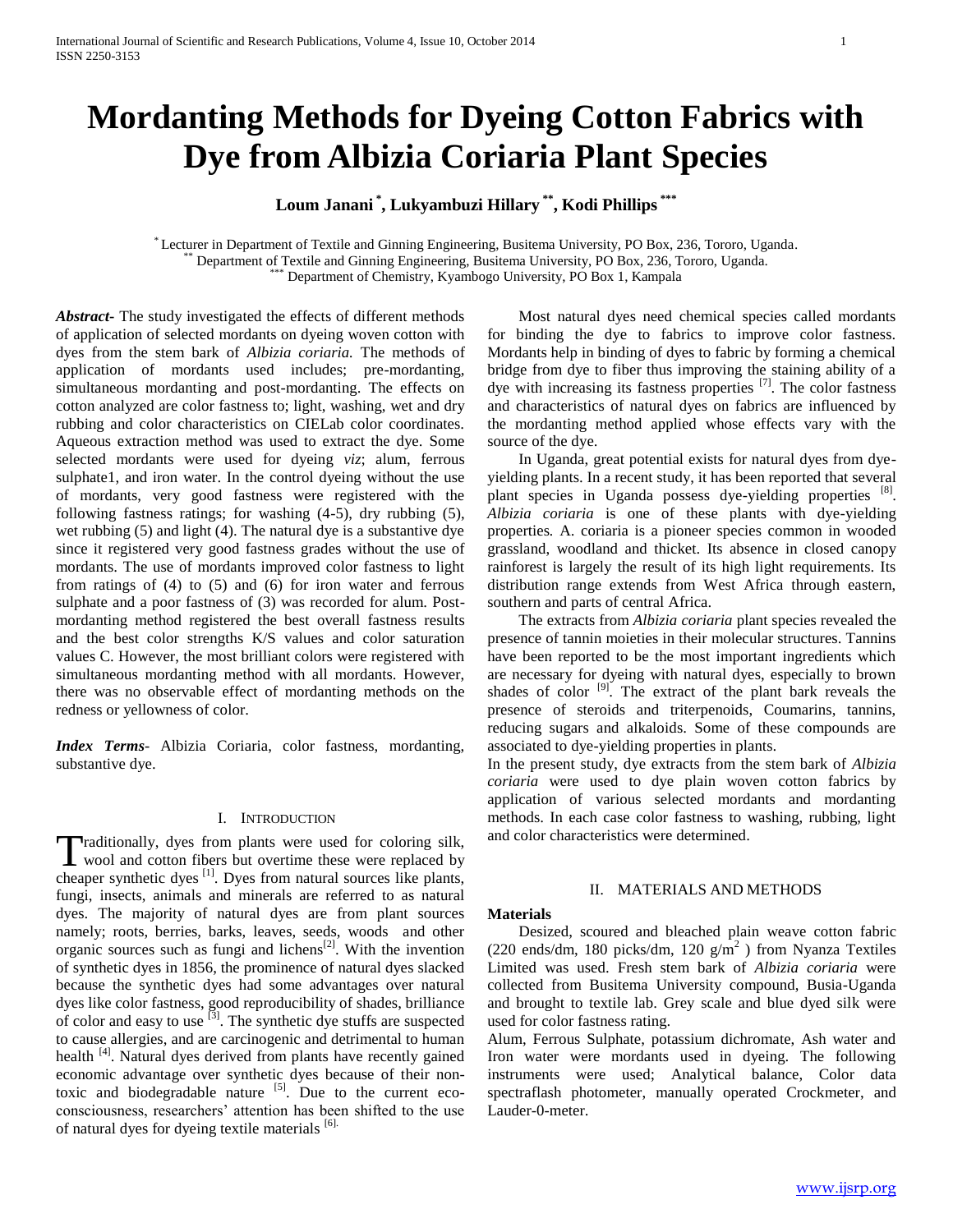#### **Fabrics pretreatment processes**

 Pieces of plain woven cotton fabrics with dimensions of (8 x 10 cm) each with an average weight of 1.41 g were scoured by washing them in sodium carbonate solution (0.5 gpl) and nonionic detergent (Tweet® 80, 2 gpl) at 50ºC for 25 minutes keeping the material to liquor ratio at 1:40. The scoured fabrics were thoroughly washed with tap water and dried at room temperature.

## **Extraction of dye**

 Dye was extracted from dried and pulverized stem bark of *Albizia coriaria* by aqueous method. The leaves were soaked in distilled water  $(400 \text{ cm}^3)$  in a beaker for four hours. The soaked plant materials were heated at 60°C for 30 min and temperature gradually raised to boiling temperature (90°C) and maintained at the boiling temperature for one hour to yield a dye extracts. The dye extract was left to stand for 30 min at ambient temperature and filtered  $[10]$ . The colored crude dye solution (150 cm<sup>3</sup>) was diluted with distilled water  $(50 \text{ cm}^3)$  and immediately used for dyeing.

#### **Dyeing the cotton fabrics**

 Cotton fabrics were dyed using pre-mordanting, simultaneous and post-mordanting methods.

 The scoured fabrics were soaked in clean water for 30 min prior to dyeing process.

 In dyeing with pre-mordanting method, the pretreated cotton fabrics were soaked in a solution containing 10 % on weight of fabrics (o.w.f) of a mordant, at 60°C for 30 min with material-toliquor ratio of 1:20. The fabrics samples soaked with mordant solutions were then dyed  $^{[11]}$ .

 Dyeing with simultaneous mordanting method was done by putting the pretreated fabrics in a beaker  $(250 \text{ cm}^3)$  containing 10% on weight of fabric (o.w.f) of mordant and 20% o.w.f of sodium sulphate. The pH of each dye solution were maintained between 6 and 8 with 2 - 5% w/w of acetic acid (40% solution) monitored by test papers during the dyeing process. A material to liquor ratio (LR) of 1:20 was used in all dyeing  $[12]$ . This was done separately using each of the selected mordants.

 In post-mordanting dyeing of cotton fabrics, the pretreated fabrics were dipped in a dye bath  $(150 \text{ cm}^3)$  and after 10 minutes, 20% on weight of fabric (o.w.f) of sodium sulphate was added. The dyeing was carried out for one hour at 50°C with intermittent stirring. The dyed samples were removed from dye

bath and squeezed to remove excess dye. The dyed fabrics were then soaked in a mordant solution  $(100 \text{ cm}^3)$  containing 10 % on weight of fabric (o.w.f) of a mordant at 60°C for 30 minutes with material to liquor ratio of  $1:20$   $[10]$ .

 In all the above three methods, solutions for each of the selected mordants were separately made. The dyed samples were washed with soap solution (2 gpl) at 50°C for 10 minutes, rinsed with tap water and dried at room temperature.

## **Evaluation of color fastness**

 Wash fastness of the dyed samples were analyzed as per the standard method using a Launder-o-meter  $[13]$ . The wash fastness rating was measured using standard grey scale for loss of shade depth and staining.

 Color fastness to dry rubbing and wet rubbing fastness were tested using a manually operated Crockmeter and grey scale [13].

 Color fastness to light was evaluated with using MBTF Fade-o-meter. The fading of each sample was observed against the fading of blue wool standards  $(1-8)$ <sup>[13]</sup>.

## **Color measurements**

 Color development and dye absorption potential of cotton fabrics were evaluated in terms of CIELab color coordinates; L (lightness), a (redness or greenness of color), b (yellowness or blueness of color), C (chroma) and H (hue angle), and K/S (color strength) values  $^{[14]}$ .

## III. RESULTS AND DISCUSSIONS

 Variable color shades were formed on the cotton fabrics dyed with extracts from the stem bark of *Albizia coriaria*. The variations in color shades were with respect to the mordants and mordanting methods employed.

#### **Color fastness of the dye without the use of mordants**

 This was a control to determine color fastness of the dye without application of any mordant. As can be noticed in **Table 1** below, color fastness on the fabrics range from very good to excellent in the range of (4-5) and (5) against grey scale standard of 1-5 for washing and rubbing and respectively. A good light fastness grade of (4) against standard blue dyed wool of 1-8 was determined.

| Wash fastness |    | Rub fastness |     |     |    | Light fastness |
|---------------|----|--------------|-----|-----|----|----------------|
|               |    | $Dr^{v}$     |     | Wet |    |                |
| <b>CC</b>     | در | CC           |     |     | CS |                |
| $4 - 5$       |    |              | ر-4 |     |    |                |

**Table 1. Color fastness of the dye applied on cotton fabric without mordant**

CC=Color change, CS=Color staining

 A slight staining of grade (3-4) was determined in washing with very slight and slight dry and wet rub staining of (4-5) and (3) respectively. Generally the color fastness obtained without application of mordant is suitable for dyeing cotton fabrics. From this piece of information it can be concluded that this dye is classified as a substantive dye. 'Substantive Dyes' are those that

dye the fibers directly and 'Adjective dyes' are those dyes mordanted with a metallic salt [15].

## **Effects of mordants and mordanting methods on color fastness**

 In dyeing the cotton fabrics some selected mordants were used viz; alum, ferrous sulphate, and iron water. All these mordants were applied on the fabrics using pre-mordanting,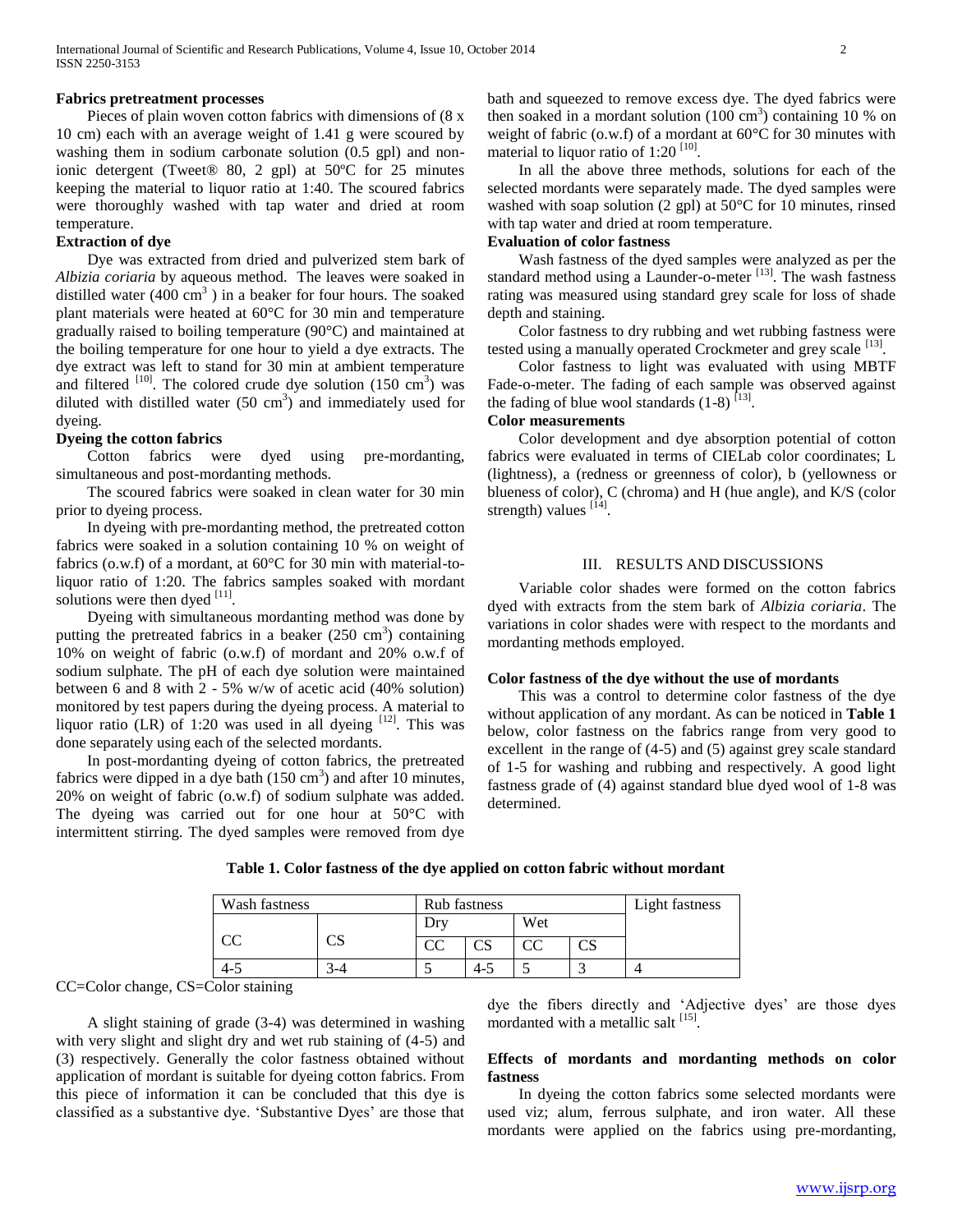simultaneous mordanting and post mordanting methods separately**. Table 2** below contains data for color fastness to washing, rubbing and light for the selected mordants using

different mordanting methods. Color change and staining were determined for washing, dry and wet rub fastness.

| Mordant<br>3% Conc | of<br><b>Method</b><br><b>Mordanting</b> | <b>Rub</b> fastness<br><b>Wash fastness</b> |                  |     | Light<br>fastness |     |               |   |
|--------------------|------------------------------------------|---------------------------------------------|------------------|-----|-------------------|-----|---------------|---|
|                    |                                          | CC                                          | $\mathbf{CS}$    | Dry |                   | Wet |               |   |
|                    |                                          |                                             |                  | cc  | $\mathbf{CS}$     | cc  | $\mathbf{CS}$ |   |
| Alum               | <b>PREM</b>                              | $4*$                                        | $4 - 5$          | 5   | $4 - 5$           | 5   | $3-4$         | 3 |
|                    | SM.                                      | $3-4*R$                                     | $3-4$            | 5   | $4 - 5$           | 5   | 4             | 3 |
|                    | <b>POM</b>                               | $4-5W$                                      | $4 - 5$          | 5   | $3-4$             | 5   | 3             | 3 |
| <b>Ferrous</b>     | <b>PREM</b>                              | $4*R$                                       | $4 - 5$          | 5   | $3-4$             | 5   | 3             | 6 |
| sulphate           | <b>SM</b>                                | $4-5R$                                      | $\boldsymbol{4}$ | 5   | $3-4$             | 5   | 3             | 5 |
|                    | <b>POM</b>                               | $4*R$                                       | $3-4$            | 5   | 3                 | 5   | $1 - 2$       | 6 |
| <b>Iron</b> water  | <b>PREM</b>                              | $3-4$                                       | $3-4$            | 5   | $4 - 5$           | 5   | 3             | 3 |
|                    | <b>SM</b>                                | $\boldsymbol{4}$                            | $3-4$            | 5   | $4 - 5$           | 5   | 3             | 3 |
|                    | <b>POM</b>                               | 4R                                          | $3-4$            | 5   | $4 - 5$           | 5   | 3             | 5 |

**Table 2: Color fastness of dyed cotton fabrics with** *Albizia coriaria* **dye using selected mordants and mordanting methods**

CC=Color change, CS=Color staining:

Remarks: \*=stronger, \*R=Stronger and Reddish, W=Weaker, R=Reddish.

PREM=Pre-mordanting, SM=Simultaneous mordanting, POM=post-mordanting

 Alum mordant produced no observable change in wash and rub color fastness properties in comparison to that without a mordant but a reduced light fastness from rating (4) to (3) was recorded for all methods. The mordanting methods used had no significant effect on the color fastness properties in this case. However, there was a slight decrease in wash staining of (3-4) and (4-5) for pre- mordanting and post-mordanting methods respectively. In wash fastness with alum, pre and simultaneous mordanting recorded stronger grade (4**\***) and stronger and reddish grade of (3-4**\***R) with a weaker grade of (4W) registered for post-mordanting.

 Ferrous sulphate mordant produced a significant improvement in light fastness from moderate (4) in control to good (5) for simultaneous mordanting and very good rating (6) for pre mordanting and post mordanting. There was no remarkable change in both wash and rub fastness however, in pre-mordanting and post-mordanting methods, the shades became reddish (4-5R) and stronger and reddish (4**\***R).

 The application of iron water mordant registered a poor light fastness from moderate (4) in control to fair (3) for both pre and simultaneous mordanting. However, post-mordanting registered a good light fastness of (5). For all mordanting methods, very good dry and wet rub fastness (5) were registered the same grade as in the control experiment. Wash fastness recorded for all the mordanting methods were inferior to the very good (4-5) in control with grades of moderate (3-4), good (4) and reddish (4R) for pre, simultaneous and post mordanting methods respectively. Iron water did not have any effect on staining from the use of all the mordanting methods.

 In terms of color fastness rating obtained with the mordants used, post-mordanting method exhibited the best overall results. The mordant that recorded the best results in terms of fastness grades recorded are; ferrous sulphate, iron water, and alum in that order. The general improvement in fastness from the use of these mordants is as a result of the presence of strong metal coordination complexes formed inside the internal fiber structure between the mordant and dye fibers <sup>[16]</sup>. The iron species produced and deeper shades and alum produced lighter shades that varied with the method of application of mordant on the cotton fabrics. The deepest shades were registered with ferrous sulphate and iron water using post-mordanting method. A high quality colored fabric possesses an acceptable amount of color fastness rating of at least  $3.0$  on a five point grey scale  $^{[17]}$ . Results of this study therefore demonstrates that dye from the stem bark of *Albizia coriaria* with light fastness rating of range  $(3)$  and  $(6)$  and wash and rub fastness grades of  $(3-4)$  and  $(5)$ , meet minimum performance requirements for application on cotton fabrics.

## **Color characteristics based on CIELab color coordinates of dyed cotton fabrics.**

 The dyed fabrics were assessed for their color coordinates as reported in **Table 3** and the results are discussed with the aid of color space diagrams and surface color value graphs. Where L\*=Lightness, a\*=red-green, b\*= yellow-blue, C\*=chroma  $h^o$ = Hue angle, CV-SWL= Color value at single wave length and it is equivalent to K/S (Color strength) in terms of value.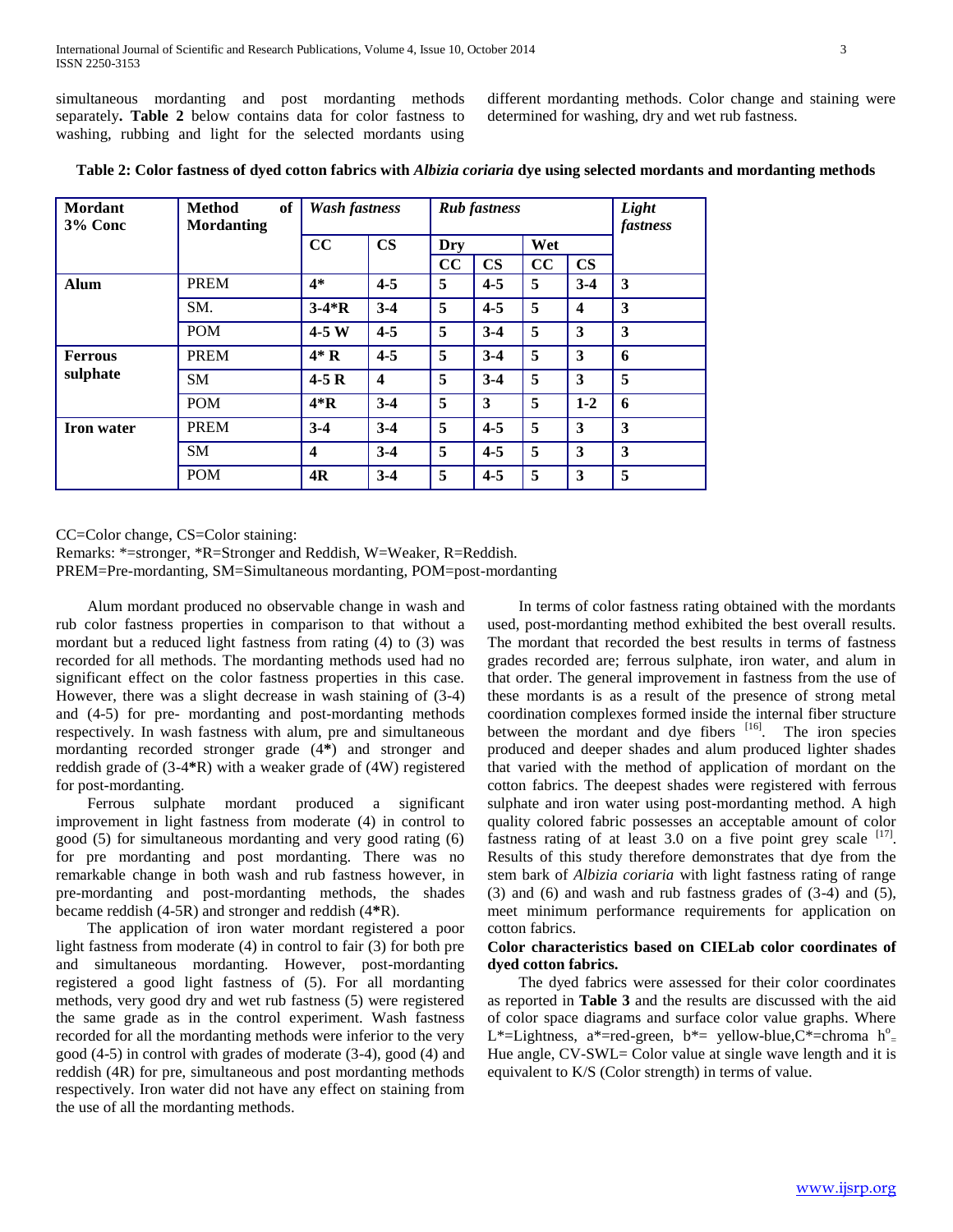| <b>Mordant</b>   | <b>Mordanting</b> | $L^*$ | $a^*$ | $\mathbf{b}^*$ | $C^*$ | $h^0$ |
|------------------|-------------------|-------|-------|----------------|-------|-------|
|                  | <b>Method</b>     |       |       |                |       |       |
| N <sub>o</sub>   |                   | 69.35 | 8.84  | 14.25          | 16.77 | 58.18 |
| mordant(control) |                   |       |       |                |       |       |
| Iron water       | <b>PREM</b>       | 53.41 | 3.75  | 8.59           | 9.37  | 66.4  |
|                  | <b>SM</b>         | 60.98 | 3.82  | 10.17          | 10.86 | 69.41 |
|                  | <b>POM</b>        | 53.38 | 4.07  | 10.47          | 11.23 | 68.75 |
| Alum             | <b>PREM</b>       | 70.61 | 6.6   | 17.15          | 18.37 | 68.96 |
|                  | <b>SM</b>         | 69.48 | 6.51  | 14.07          | 15.5  | 65.18 |
|                  | <b>POM</b>        | 67.86 | 7.27  | 16.43          | 17.97 | 66.13 |
| Ferrous Sulphate | <b>PREM</b>       | 37.5  | 3.47  | 7.53           | 8.29  | 65.23 |
|                  | <b>SM</b>         | 40.16 | 3.49  | 8.63           | 9.31  | 68    |
|                  | <b>POM</b>        | 6.57  | 19.71 | 11.17          | 22.65 | 29.54 |

PREM= pre-mordanting, SM= simultaneous mordanting, POM= post-mordanting

 As can be noticed from **Table 3** for pre-mordanting method, the color strengths (**CV**) recorded were; (3.667), (1.986), (10.06) for iron water, alum and ferrous sulphate respectively with control registering (1.995). In this case ferrous sulphate had the best color strength followed by iron water and alum had the lowest color strength falling below the control. In simultaneous mordanting methods color strength registered were (2.452), (1.825) and (8.641) for iron water, alum and ferrous sulphate respectively. Ferrous sulphate had the best color intensity followed by iron water. Alum had an inferior color strength which is even lower than the control. The post mordanting method gave the following color strength; (3.713), (1.938) and (14.99) for iron water, alum and ferrous sulphate respectively. In this case ferrous sulphate gave the highest color strength followed by iron water and alum had the lowest color strength. In all the mordanting methods alum had no positive contribution on color strength in fact its performance is below that in the control. The performance of the mordanting methods in terms of color strength is in the order; post, pre and simultaneous mordanting.Post mordanting method is therefore the method to be adopted in the application of dye from the stem bark of *Albizia coriaria* on cotton fabrics.

 Dyes from *Albizia coriaria* produced darker shades (L < 70) with ferrous sulphate and iron water in the range of (37.5-40.16) and (53.38-60.98) respectively. Alum exhibited lighter shades ranging from (67.86-70.61). With all mordants, post- mordanting method produced lower L values hence deeper shades. Color shades formed by post-mordanting exhibited the highest degree of color saturation C of  $(11.23)$ ,  $(17.97)$  and  $(22.65)$  for iron water, alum and ferrous sulphate in that order with the exception of alum where pre-mordanting had a higher value of C (18.37). The net effect of alum high value of chroma and lightness is reflected in its high brilliant appearance.

Fabrics dyed with *Albizia coriaria* exhibited only positive "a" value for all the mordanting methods with post-mordanting of ferrous sulphate having the highest "a" value of (19.71) as shown in **Table 3**. The values of "a" and "b" placed the dyed fabric with *Albizia coriaria* extract in the red-yellow quadrant of the color space diagram as shown in **Figure 1**.

 Post-mordanting with ferrous sulphate gave the lowest hue angle  $h^{\circ}$  value of (29.54) redness of color. Most mordanting methods gave hue angle  $h^{\circ} > 45^{\circ}$  implying yellowness of color. The shades are all closer to yellow than red.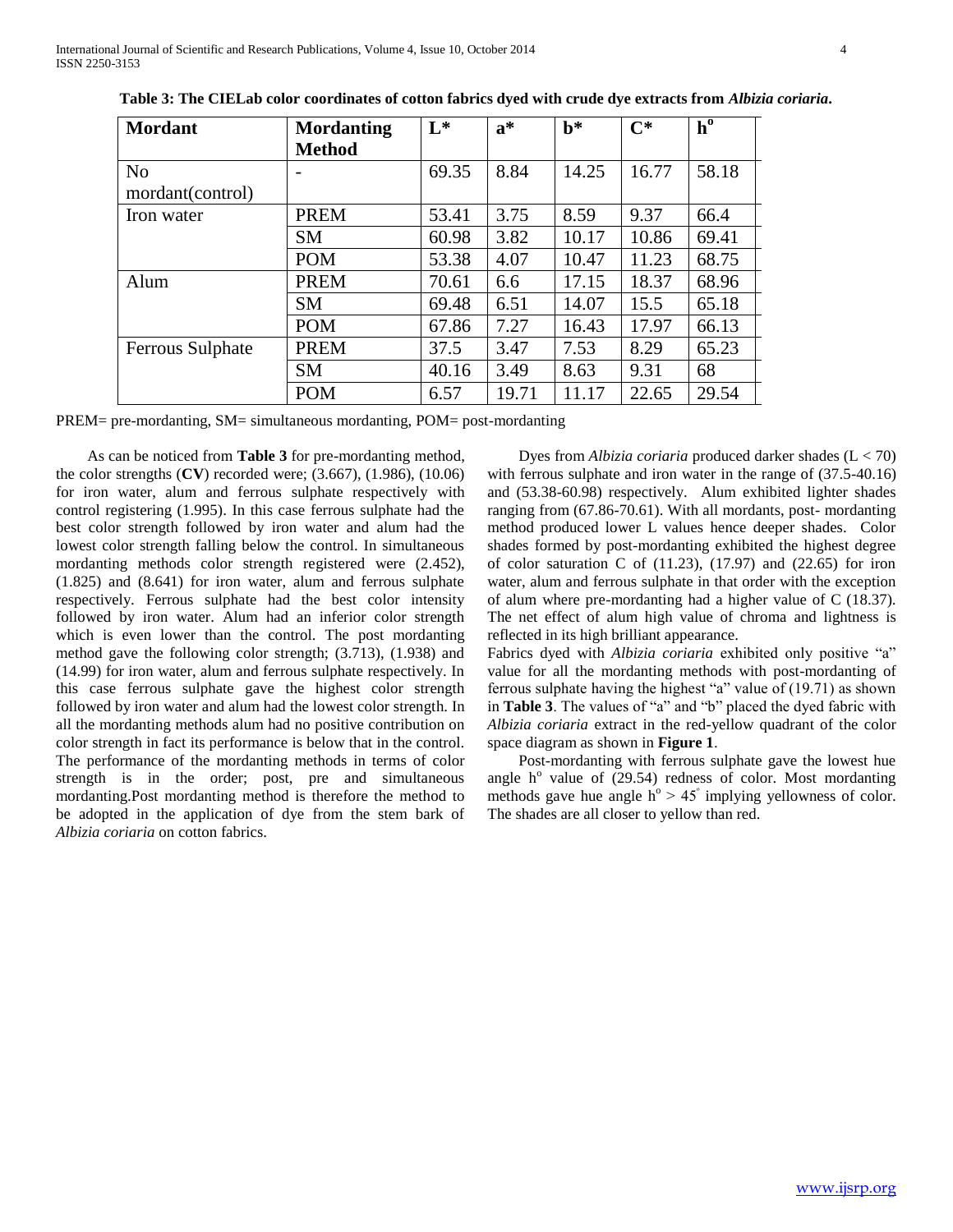

**Figure 1: Location of colored fabric samples in the a-b color space diagram.**

#### **Key**

 A: simultaneous Iron water, B: Pre Alum, C:Post Iron water, D:simultaneous Ferrous sulphate, E: Pre Iron water, F: Post Alum, G:Pre Ferrous sulphate, H: simultaneous alum, I:No mordant, J:Post ferrous sulphate.

 Control fabrics also gave a hue angle H (58.18) falling within the range of the mordanted fabrics. The mordanting methods used had no significant influence on the redness and yellowness of color shades formed.

#### IV. CONCLUSIONS

 Dyes extracted from the stem bark of *Albizia coriaria* yielded various color shades with different mordants. The cotton fabrics dyed without the use of mordants exhibited a very good wash fastness of (4-5), a excellent dry and wet rub fastness of (5), and a moderate light fastness of (4). The dye is therefore substantive dye with good color fastness property. The application of mordants yielded various color shades with different mordants and mordanting methods without any observable improvement in dry and wet rub fastness however, with washing the shades turned redder. The formation of a single color with variable shades depending on mordant used classifies the dye as monogenetic dye. Upon application of mordants, there was general drop in light fastness with alum and iron water. Generally post-mordanting method recorded an overall best light fastness performance with ferrous sulphate and iron water. Color strength was enhanced by the application of post-mordanting methods across all mordants used but, more brilliant color shades was recorded for simultaneous mordanting method. The mordanting method used no significant influence on the redness

and yellowness of color. It can be concluded that, to achieve excellent fastness and good color strength with dye from *Albizia coriaria*, post-mordanting is a method of choice.

#### ACKNOWLEDGEMENT

 We would like to acknowledge the Management of Busitema University for funding this study. Gratitude also goes to Dr. P.A.G. Wanyama of Kyambogo University for general guidance. Technical support was rendered by Professor B.K. Behera of Indian Institute of Technology.

#### **REFERENCES**

- [1] Anna, H. and Christian, R. V. (2003). The potential use of organically grown dye plants in the organic textile industry. Experiences and results on the cultivation and yields of dyers chemimile (Anhemis tinctoria L.), Dyers Knotweed (Polygonum tinctoria Ait) and Weld (Reseda luteola L.). J. Sustain. Agric., 23(2): 17-40
- [2] Ferreira, E.S.B., Hulme, A.N., Macnab, H., and Ouve, A., 2004: The Natural Constituents of Historical Textile Dyes, Chemical Society Reviews, 33, pp. 329-336
- [3] Anderson, B., 1971. Creative spinning, weaving and plant dyeing, Angus and Robinson, Singapore, 24-28
- [4] Singh, V., and Singh, R.V., 2002: Healthy Hues. Down to Earth. General Report, 11, pp.25-31
- [5] Samanta, A.K., and Agarwal, P., 2009: Application of natural dyes on textiles. Indian Journal of Fibre and Textile Research, (34), 384 – 399.
- [6] Bechtold, T., 2006: Journal of Science Food and Agriculture, 86: 233-242
- [7] Padma, S. V., 2000: Chemistry of Natural Dyes. General Article. Facility for Ecological and Analytical Testing (FEAT) at the Indian Institute of Technology, Kanpur 208016, Indian Reson. Pp.73-80.